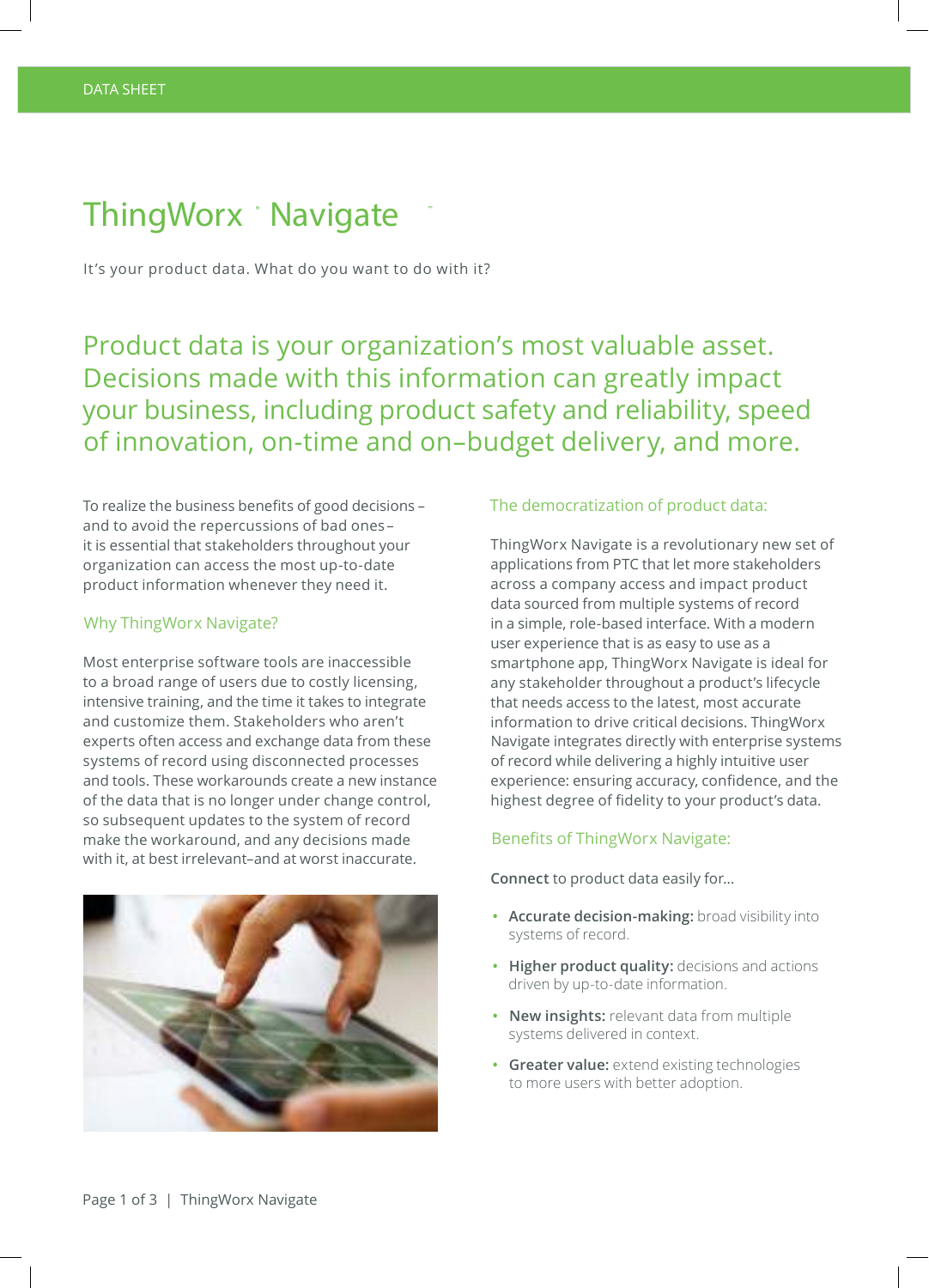#### DATA SHEET

#### **Experience** your data in new ways that are…

- **• Intuitive:** training-free, accessible, and modern UI.
- **• Role-based:** contextualize data from many sources based on the user's needs.
- **• Faster time-to-value:** deploy in hours or days, not weeks or months.
- **• Cohesive:** provide one, familiar user experience across multiple systems.

**Build** new user experiences quickly for apps that are…

- **• Extensible:** to new data sources, new systems, and new user experiences.
- **• Agile:** deploy new UIs quickly–"try fast; fail fast".
- **• Seamless:** data source changes do not impact the user.
- **• Flexible:** sources can be on the cloud, on premises, SAAS, or mixed.

## Navigating PLM with ThingWorx Navigate:

A suite of ThingWorx Navigate apps make PLM data housed in Windchill, PTC's product lifecycle management solution, available to more of the enterprise in a highly consumable way, to extend the value of PLM to more product lifecycle stakeholders. By democratizing PLM data in this way, teams who impact the product throughout its lifecycle can easily access the real-time, change-managed, single source of truth for product knowledge, ensuring that every stakeholder involved in the product lifecycle is leveraging accurate information for their decisions.

# Navigating requirements with ThingWorx Navigate:

ThingWorx Navigate's "View Requirements" app provides a real-time window into evolving product and software requirements maintained in Integrity Lifecycle Manager. It's a fast, easy way to share rich requirements information with all product stakeholders, to help ensure that everyone is working towards shared objectives.

# Features of ThingWorx Navigate:



View Part Properties, View Part List, View Part Structure, View/Download Design Files, View & Measure in 3-D, View Requirements